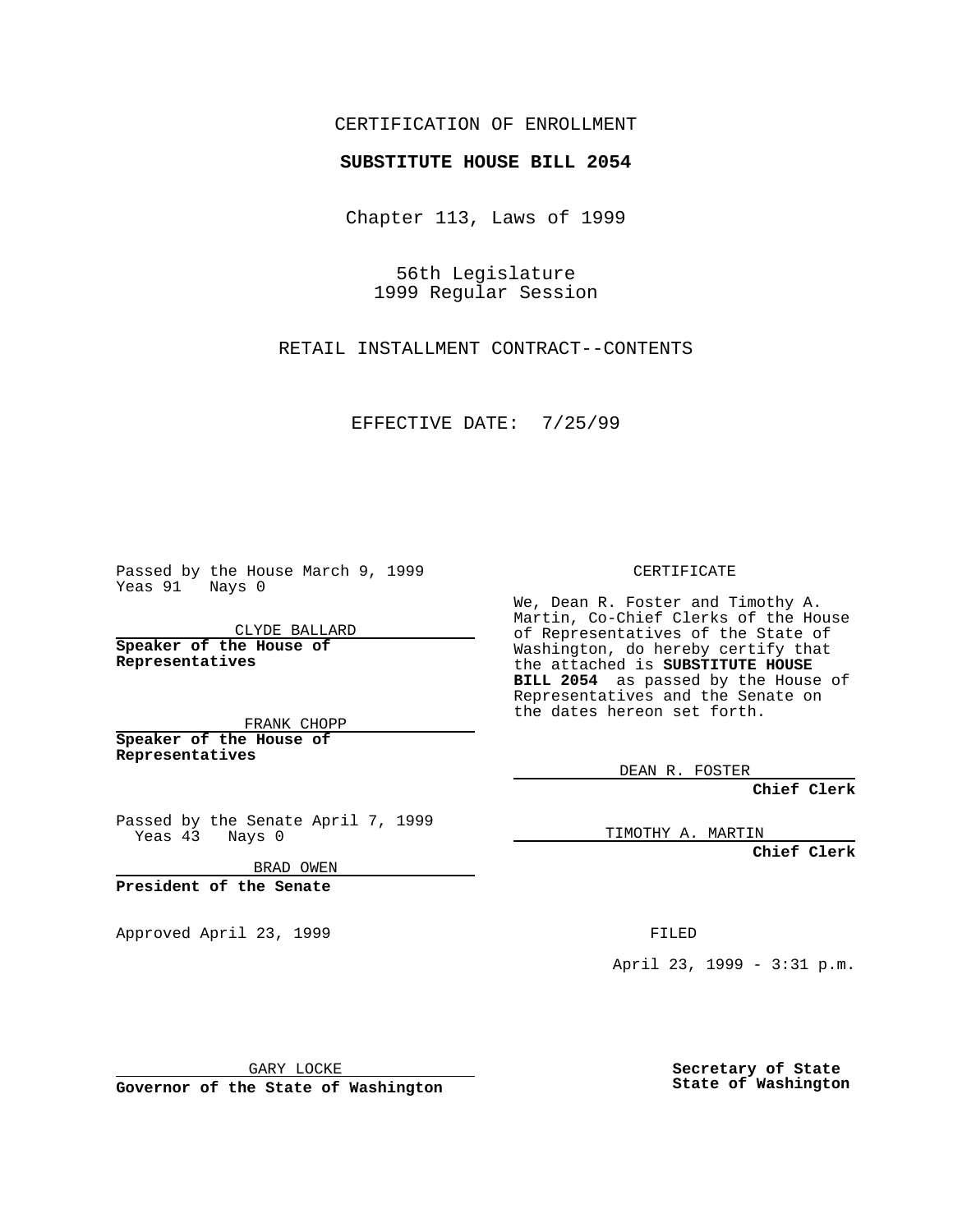## **SUBSTITUTE HOUSE BILL 2054** \_\_\_\_\_\_\_\_\_\_\_\_\_\_\_\_\_\_\_\_\_\_\_\_\_\_\_\_\_\_\_\_\_\_\_\_\_\_\_\_\_\_\_\_\_\_\_

Passed Legislature - 1999 Regular Session

## **State of Washington 56th Legislature 1999 Regular Session**

**By** House Committee on Financial Institutions & Insurance (originally sponsored by Representatives Quall, Benson, Hatfield and Cairnes)

Read first time 03/01/1999.

1 AN ACT Relating to the financing of goods by sellers of the goods; and amending RCW 63.14.010, 63.14.040, 63.14.110, and 63.14.130.

BE IT ENACTED BY THE LEGISLATURE OF THE STATE OF WASHINGTON:

 **Sec. 1.** RCW 63.14.010 and 1997 c 331 s 6 are each amended to read as follows:

In this chapter, unless the context otherwise requires:

 (1) "Goods" means all chattels personal when purchased primarily for personal, family, or household use and not for commercial or business use, but not including money or, except as provided in the next sentence, things in action. The term includes but is not limited to merchandise certificates or coupons, issued by a retail seller, to be used in their face amount in lieu of cash in exchange for goods or services sold by such a seller and goods which, at the time of sale or subsequently, are to be so affixed to real property as to become a part thereof, whether or not severable therefrom;

 (2) "Lender credit card" means a card or device under a lender credit card agreement pursuant to which the issuer gives to a cardholder residing in this state the privilege of obtaining credit from the issuer or other persons in purchasing or leasing property or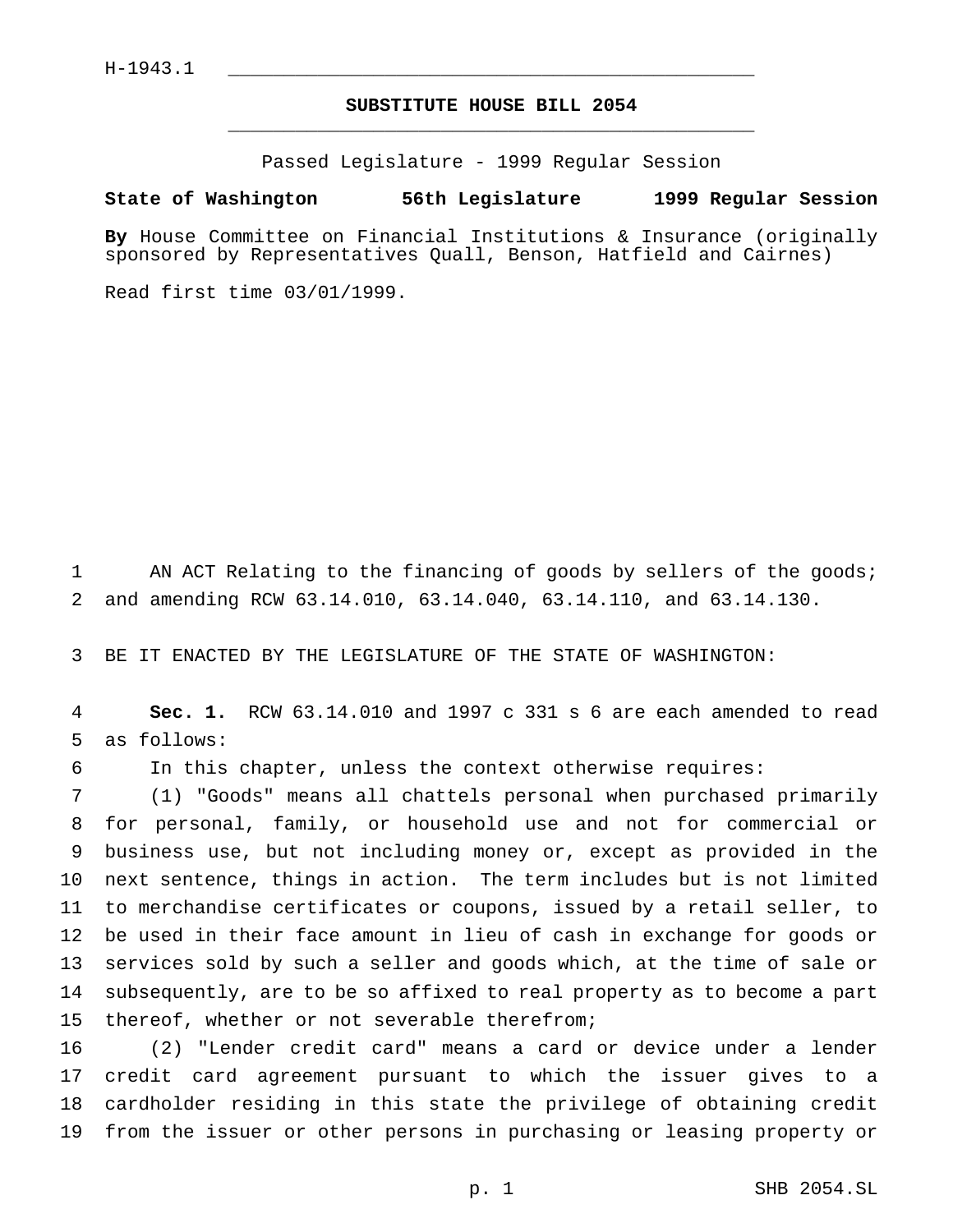services, obtaining loans, or otherwise, and the issuer of which is not: (a) Principally engaged in the business of selling goods; or (b) a financial institution;

 (3) "Lender credit card agreement" means an agreement entered into or performed in this state prescribing the terms of retail installment transactions pursuant to which the issuer may, with the buyer's consent, purchase or acquire one or more retail sellers' indebtedness of the buyer under a sales slip or memorandum evidencing the purchase, lease, loan, or otherwise to be paid in accordance with the agreement. The issuer of a lender credit card agreement shall not be principally engaged in the business of selling goods or be a financial institution; (4) "Financial institution" means any bank or trust company, mutual savings bank, credit union, or savings and loan association organized pursuant to the laws of any one of the United States of America or the United States of America, or the laws of a foreign country if also qualified to conduct business in any one of the United States of America or pursuant to the laws of the United States of America;

 (5) "Services" means work, labor, or services of any kind when purchased primarily for personal, family, or household use and not for commercial or business use whether or not furnished in connection with the delivery, installation, servicing, repair, or improvement of goods and includes repairs, alterations, or improvements upon or in connection with real property, but does not include services for which the price charged is required by law to be determined or approved by or to be filed, subject to approval or disapproval, with the United States or any state, or any department, division, agency, officer, or official 27 of either as in the case of transportation services;

 (6) "Retail buyer" or "buyer" means a person who buys or agrees to buy goods or obtain services or agrees to have services rendered or furnished, from a retail seller;

 (7) "Retail seller" or "seller" means a person engaged in the business of selling goods or services to retail buyers;

 (8) "Retail installment transaction" means any transaction in which a retail buyer purchases goods or services from a retail seller pursuant to a retail installment contract, a retail charge agreement, or a lender credit card agreement, as defined in this section, which provides for a service charge, as defined in this section, and under 38 which the buyer agrees to pay the unpaid principal balance in one or more installments or which provides for no service charge and under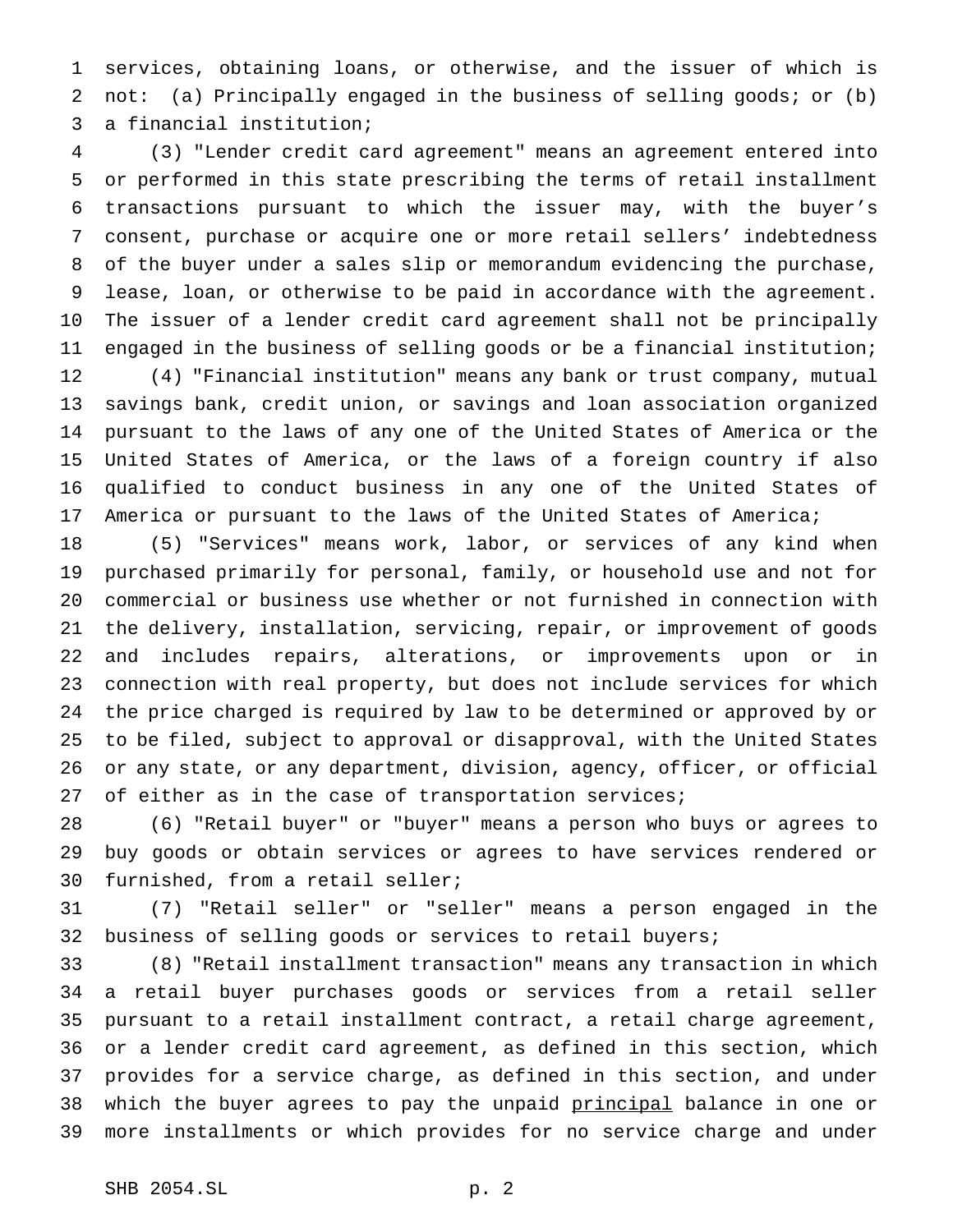which the buyer agrees to pay the unpaid balance in more than four installments;

 (9) "Retail installment contract" or "contract" means a contract, other than a retail charge agreement, a lender credit card agreement, or an instrument reflecting a sale made pursuant thereto, entered into or performed in this state for a retail installment transaction. The term "retail installment contract" may include a chattel mortgage, a conditional sale contract, and a contract in the form of a bailment or a lease if the bailee or lessee contracts to pay as compensation for their use a sum substantially equivalent to or in excess of the value of the goods sold and if it is agreed that the bailee or lessee is bound to become, or for no other or a merely nominal consideration, has the option of becoming the owner of the goods upon full compliance with the provisions of the bailment or lease. The term "retail installment contract" does not include: (a) A "consumer lease," heretofore or hereafter entered into, as defined in RCW 63.10.020; (b) a lease which would constitute such "consumer lease" but for the fact that: (i) It was entered into before April 29, 1983; (ii) the lessee was not a natural person; (iii) the lease was not primarily for personal, family, or household purposes; or (iv) the total contractual obligations exceeded twenty-five thousand dollars; or (c) a lease-purchase agreement under chapter 63.19 RCW;

 (10) "Retail charge agreement," "revolving charge agreement," or "charge agreement" means an agreement between a retail buyer and a retail seller that is entered into or performed in this state and that prescribes the terms of retail installment transactions with one or more sellers which may be made thereunder from time to time and under the terms of which a service charge, as defined in this section, is to be computed in relation to the buyer's unpaid balance from time to time;

 (11) "Service charge" however denominated or expressed, means the amount which is paid or payable for the privilege of purchasing goods or services to be paid for by the buyer in installments over a period of time. It does not include the amount, if any, charged for insurance premiums, delinquency charges, attorneys' fees, court costs, any vehicle dealer administrative fee under RCW 46.12.042, or official fees;

 (12) "Sale price" means the price for which the seller would have sold or furnished to the buyer, and the buyer would have bought or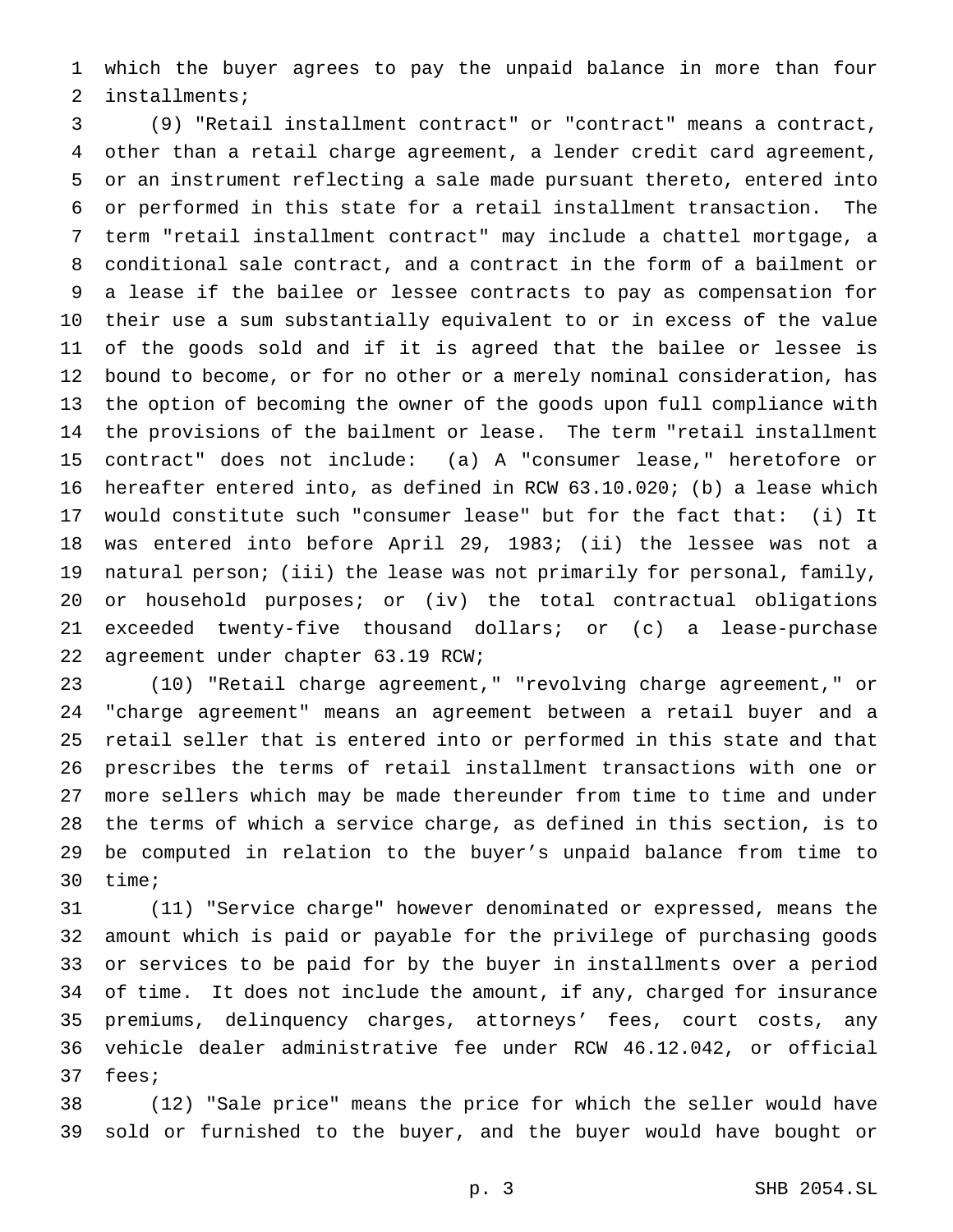obtained from the seller, the goods or services which are the subject matter of a retail installment transaction. The sale price may include any taxes, registration and license fees, any vehicle dealer administrative fee, and charges for transferring vehicle titles, delivery, installation, servicing, repairs, alterations, or improvements;

 (13) "Official fees" means the amount of the fees prescribed by law and payable to the state, county, or other governmental agency for filing, recording, or otherwise perfecting, and releasing or satisfying, a retained title, lien, or other security interest created by a retail installment transaction;

 (14) "Time balance" means the principal balance plus the service charge;

 (15) "Principal balance" means the sale price of the goods or services which are the subject matter of a retail installment contract less the amount of the buyer's down payment in money or goods or both, plus the amounts, if any, included therein, if a separate identified charge is made therefor and stated in the contract, for insurance, any 19 vehicle dealer administrative fee, and official fees; and the amount actually paid or to be paid by the retail seller pursuant to an 21 agreement with the buyer to discharge a security interest or lien on like-kind goods traded in or lease interest in the circumstance of a lease for like goods being terminated in conjunction with the sale 24 pursuant to a retail installment contract;

 (16) "Person" means an individual, partnership, joint venture, 26 corporation, association, or any other group, however organized;

 (17) "Rate" means the percentage which, when multiplied times the outstanding balance for each month or other installment period, yields the amount of the service charge for such month or period.

 **Sec. 2.** RCW 63.14.040 and 1981 c 77 s 3 are each amended to read as follows:

 (1) The retail installment contract shall contain the names of the seller and the buyer, the place of business of the seller, the residence or other address of the buyer as specified by the buyer and a description or identification of the goods sold or to be sold, or service furnished or rendered or to be furnished or rendered. The contract also shall contain the following items, which shall be set forth in the sequence appearing below: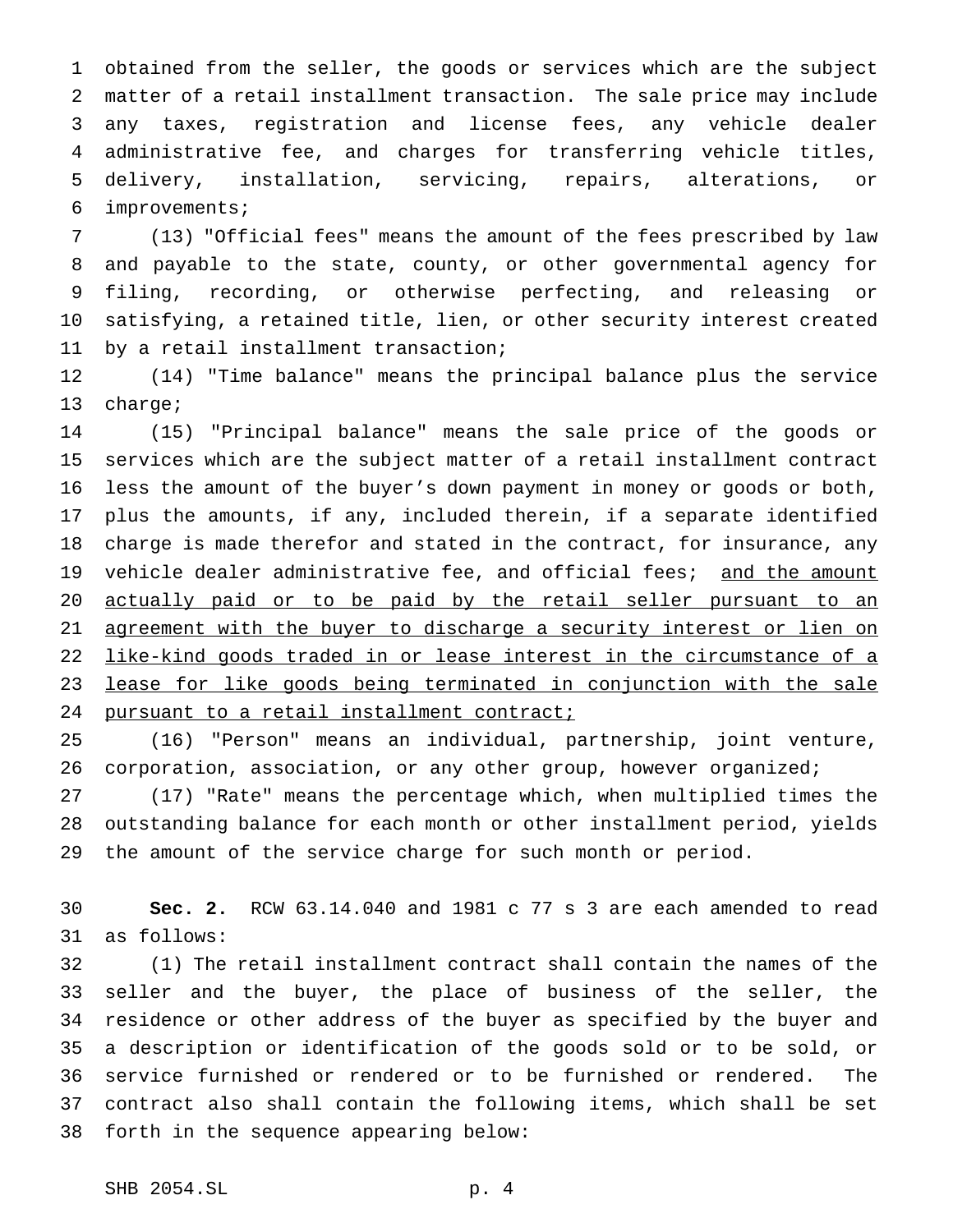$((+1))$  (a) The sale price of each item of goods or services;  $((+2+))$  (b) The amount of the buyer's down payment, if any, identifying the amounts paid in money and allowed for goods traded in; 4 ( $(\frac{+3}{)$ )(c) The difference between items  $(\frac{+1}{+})$ )(a) and  $(\frac{+2}{+})$ )(b);  $((+4))$  (d) The aggregate amount, if any, included for insurance, specifying the type or types of insurance and the terms of coverage;  $((+5+))$  (e) The aggregate amount of official fees, if any;

8  $((+6))$  (f) The amount, if any, actually paid or to be paid by the 9 retail seller pursuant to an agreement with the buyer to discharge a 10 security interest or lien on like-kind goods traded in or lease 11 interest in the circumstance of a lease for like goods being terminated 12 in conjunction with the sale pursuant to a retail installment contract; 13 (g) The principal balance, which is the sum of items  $((+3))$  (c), 14  $((+4))$   $(d)$   $((and +5))$ ,  $(e)$ , and  $(f)$ ;

15  $((+7)+(g))$  (h) The dollar amount or rate of the service charge;

16  $((\{8\},\{h\}))$  (i) The amount of the time balance owed by the buyer to 17 the seller, which is the sum of items  $((\theta + (f)))(g)$  and  $((\theta + (f) + (g)))$ 18  $(h)$ , if  $((+7)+(g))$   $(h)$  is stated in a dollar amount; and

 $((+9)(i))$  (j) Except as otherwise provided in the next two sentences, the maximum number of installment payments required and the amount of each installment and the due date of each payment necessary to pay such balance. If installment payments other than the final payment are stated as a series of equal scheduled amounts and if the amount of the final installment payment does not substantially exceed the scheduled amount of each preceding installment payment, the maximum number of payments and the amount and due date of each payment need not be separately stated and the amount of the scheduled final installment payment may be stated as the remaining unpaid balance. The due date of the first installment payment may be fixed by a day or date or may be fixed by reference to the date of the contract or to the time of delivery or installation.

32 Additional items may be included to explain the calculations 33 involved in determining the balance to be paid by the buyer.

 (2) Every retail installment contract shall contain the following notice in ten point bold face type or larger directly above the space reserved in the contract for the signature of the buyer: "NOTICE TO 37 BUYER: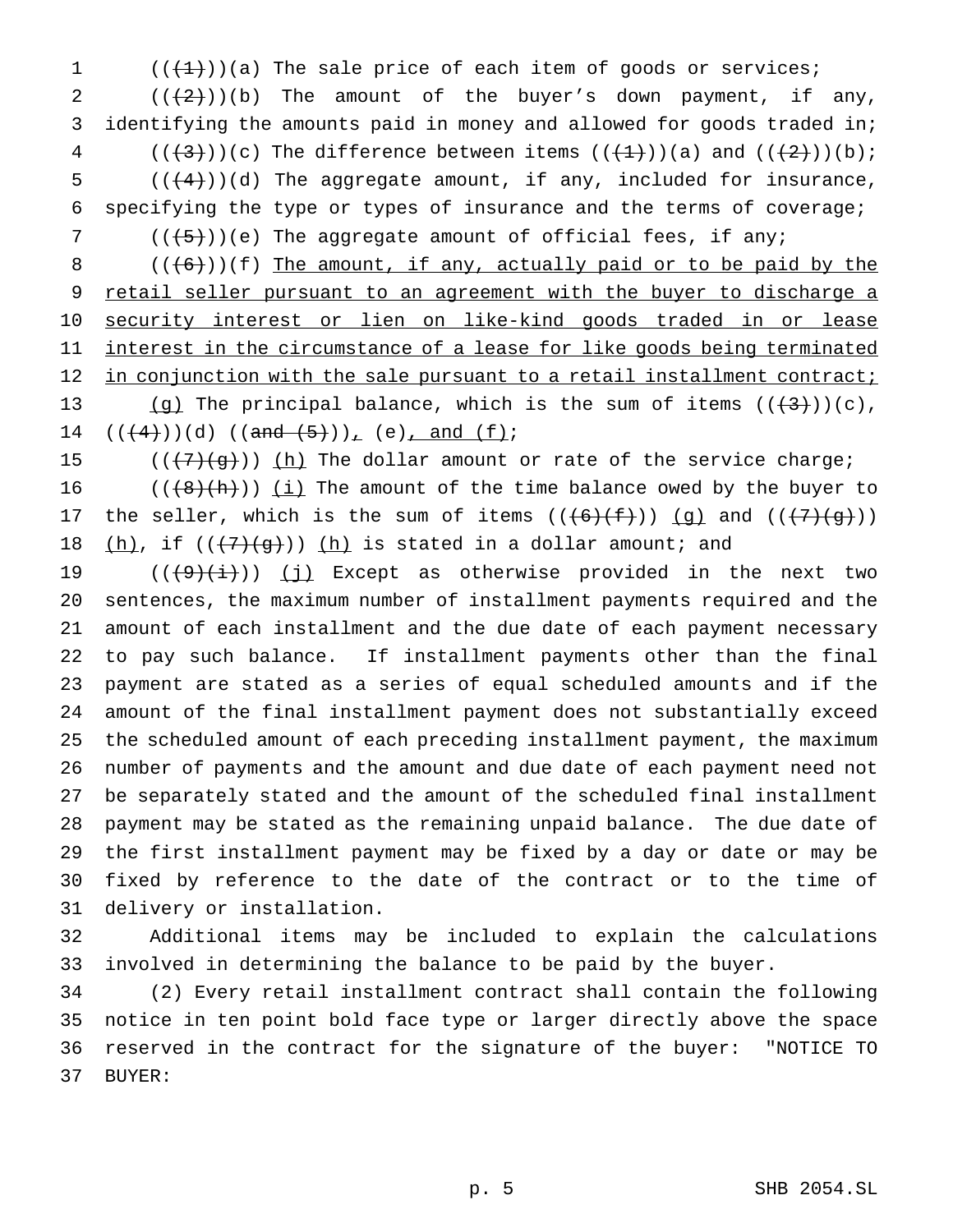(a) Do not sign this contract before you read it or if any spaces intended for the agreed terms, except as to unavailable information, are blank.

 (b) You are entitled to a copy of this contract at the time you sign it.

 (c) You may at any time pay off the full unpaid balance due under this contract, and in so doing you may receive a partial rebate of the service charge.

 (d) The service charge does not exceed . . . .% (must be filled in) per annum computed monthly.

 (e) You may cancel this contract if it is solicited in person, and you sign it, at a place other than the seller's business address shown on the contract, by sending notice of such cancellation by certified mail return receipt requested to the seller at his address shown on the contract which notice shall be posted not later than midnight of the third day (excluding Sundays and holidays) following your signing this contract. If you choose to cancel this contract, you must return or make available to the seller at the place of delivery any merchandise, in its original condition, received by you under this contract."

 Clause (2)(e) needs to be included in the notice only if the contract is solicited in person by the seller or his representative, and the buyer signs it, at a place other than the seller's business address shown on the contract.

 **Sec. 3.** RCW 63.14.110 and 1967 c 234 s 6 are each amended to read as follows:

 (1) If, in a retail installment transaction, a retail buyer makes any subsequent purchases of goods or services from a retail seller from whom he has previously purchased goods or services under one or more retail installment contracts, and the amounts under such previous contract or contracts have not been fully paid, the subsequent purchases may, at the seller's option, be included in and consolidated with one or more of the previous contracts. All the provisions of this chapter with respect to retail installment contracts shall be applicable to such subsequent purchases except as hereinafter stated in this subsection. In the event of such consolidation, in lieu of the buyer's executing a retail installment contract respecting each subsequent purchase, as provided in this section, it shall be sufficient if the seller shall prepare a written memorandum of each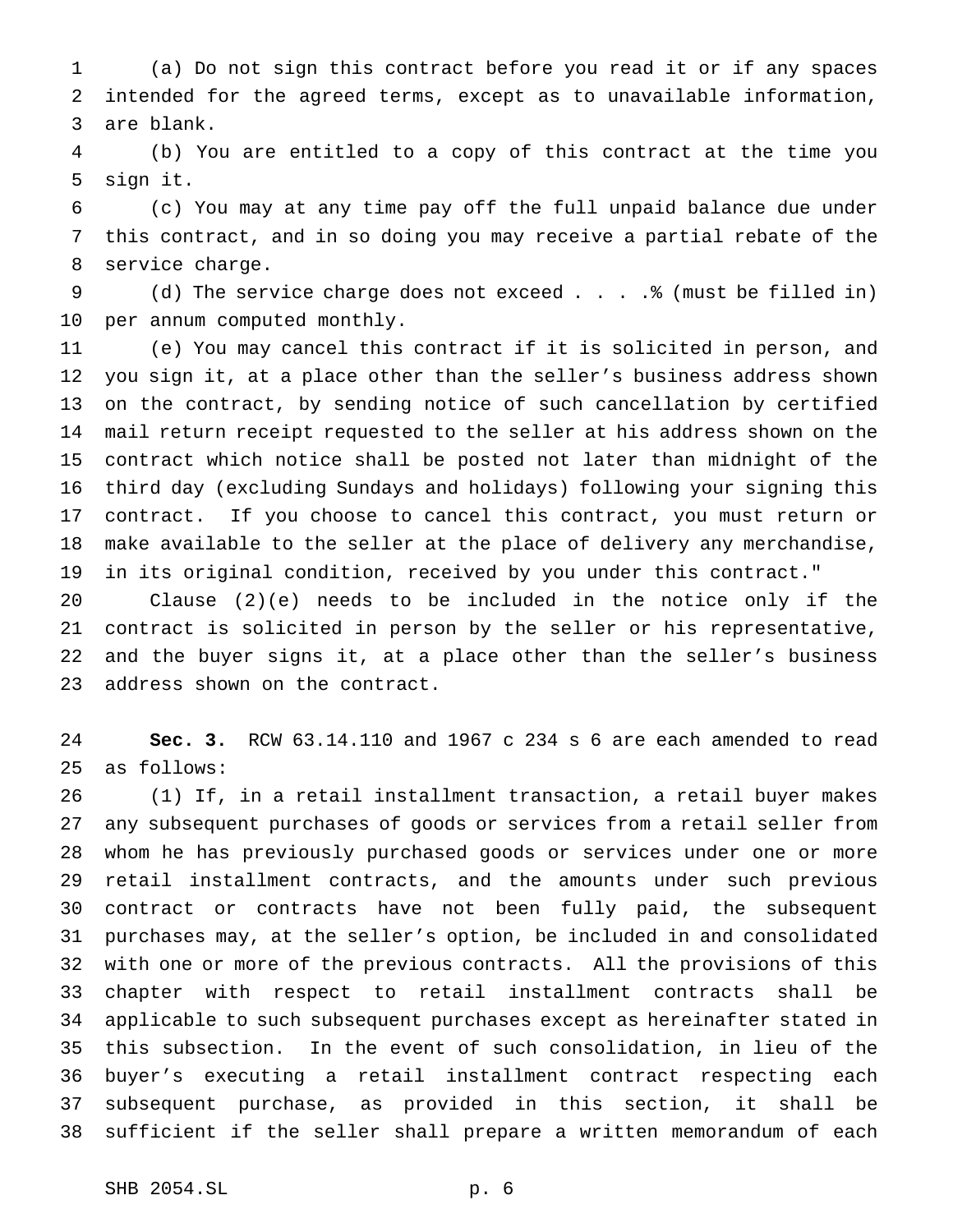such subsequent purchase, in which case the provisions of RCW 63.14.020, 63.14.030 and 63.14.040 shall not be applicable. Unless previously furnished in writing to the buyer by the seller, by sales slip, memoranda or otherwise, such memorandum shall set forth with 5 respect to each subsequent purchase items (a) to  $((+g))$  (h) inclusive of RCW 63.14.040(1), and in addition, if the service charge is stated as a dollar amount, the amount of the time balance owed by the buyer to the seller for the subsequent purchase, the outstanding balance of the previous contract or contracts, the consolidated time balance, and the revised installments applicable to the consolidated time balance, if any, in accordance with RCW 63.14.040. If the service charge is not 12 stated in a dollar amount, in addition to the items (a) to  $((+g+))$  (h) inclusive of RCW 63.14.040(1), the memorandum shall set forth the outstanding balance of the previous contract or contracts, the consolidated outstanding balance and the revised installments applicable to the consolidated outstanding balance, in accordance with RCW 63.14.040.

 The seller shall deliver to the buyer a copy of such memorandum prior to the due date of the first installment of such consolidated contract.

 (2) When such subsequent purchases are made, if the seller has retained title or taken a lien or other security interest in any of the goods purchased under any one of the contracts included in the consolidation:

 (a) The entire amount of all payments made prior to such subsequent purchases shall be deemed to have been applied on the previous purchases;

 (b) The amount of any down payment on the subsequent purchase shall be allocated in its entirety to such subsequent purchase.

 (c) Each payment received after the subsequent purchase shall be deemed to be allocated to all of the various time balances in the same proportion or ratio as the original cash sale prices of the various retail installment transactions bear to one another: PROVIDED, That the seller may elect, where the amount of each installment payment is increased in connection with the subsequent purchase, to allocate only the increased amount to the time balance of the subsequent retail installment transaction, and to allocate the amount of each installment payment prior to the increase to the time balance(s) existing at the time of the subsequent purchase.